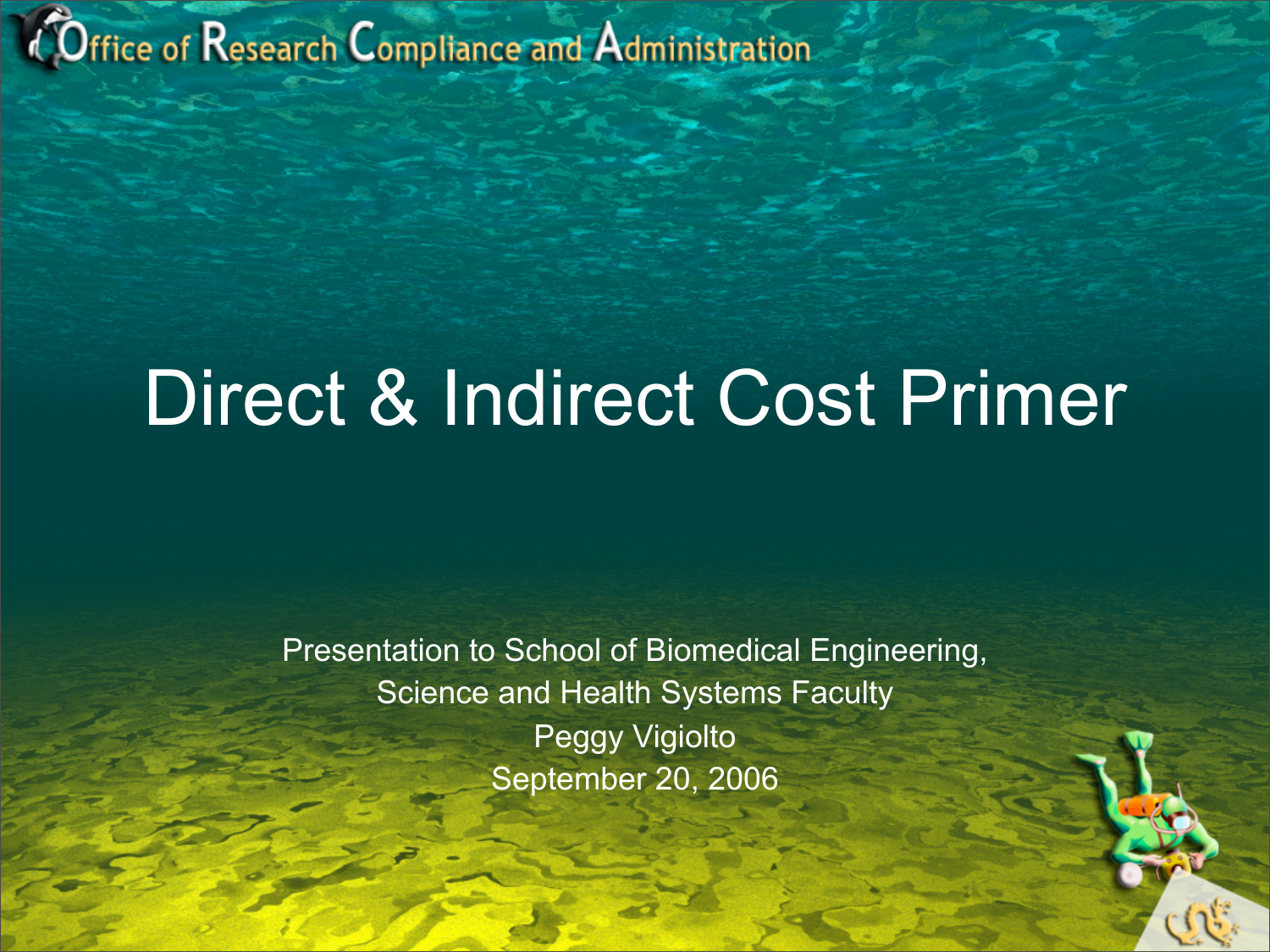#### Office of Research Compliance and Administration The Golden Rule

The basic principle is that costs charged to a sponsored project must be allocable, allowable, reasonable and necessary, and treated consistently.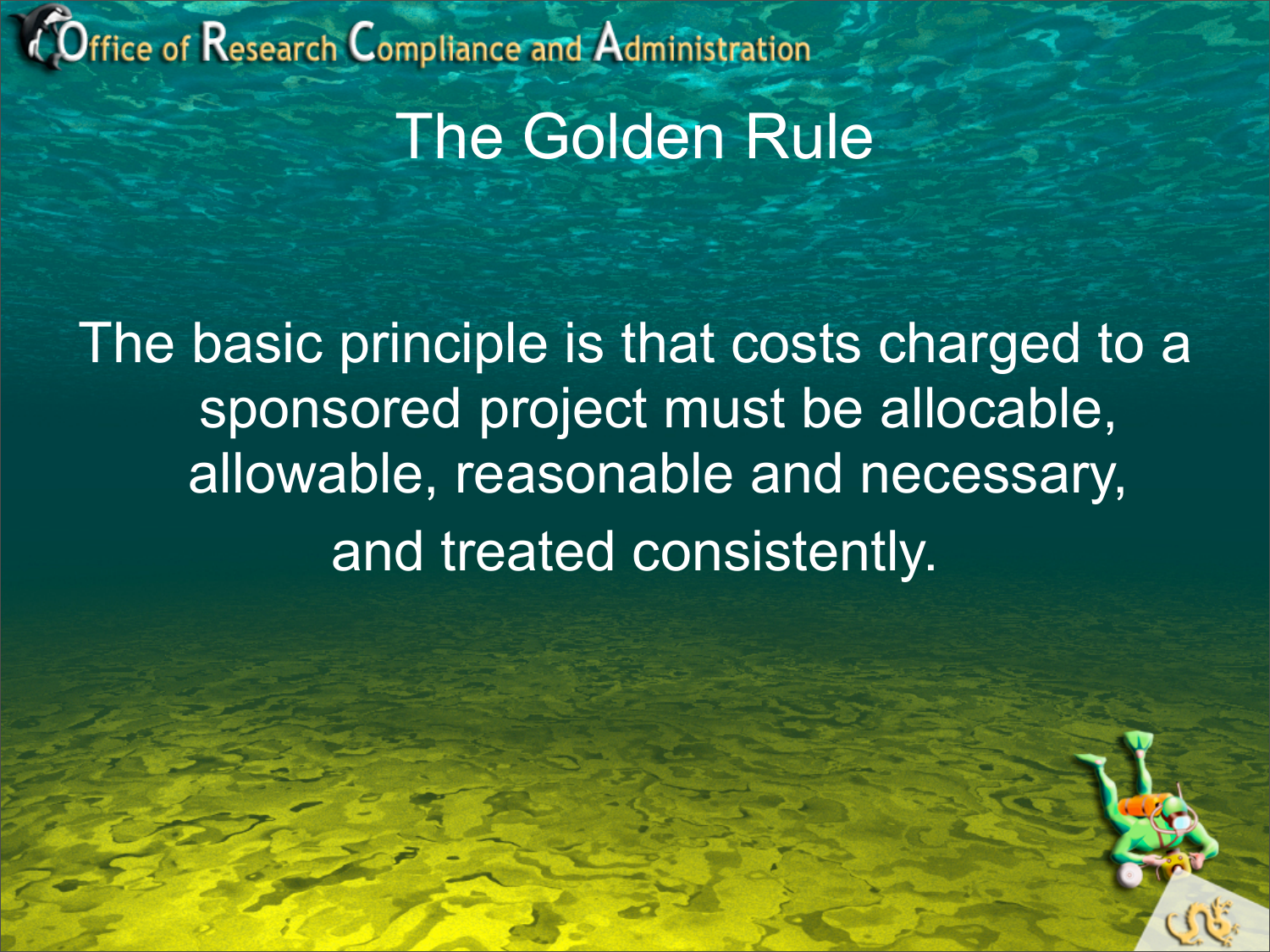#### $O$ ffice of  $\sf{Research}$   $\sf{Comple}$  and  $\sf{Admin}$ istration

## Allocable Costs

- A cost is *allocable* to a particular project when it has a direct benefit and can be directly attributable to the project or the activity being performed.
- For example, an investigator purchases equipment to conduct a sponsored project. The equipment is *allocable* to the project as a direct cost.
- The investigator also purchases office supplies for the entire department. These supplies are not directly attributable to the project and are therefore *not allocable* and may not be charged as a direct cost to the project.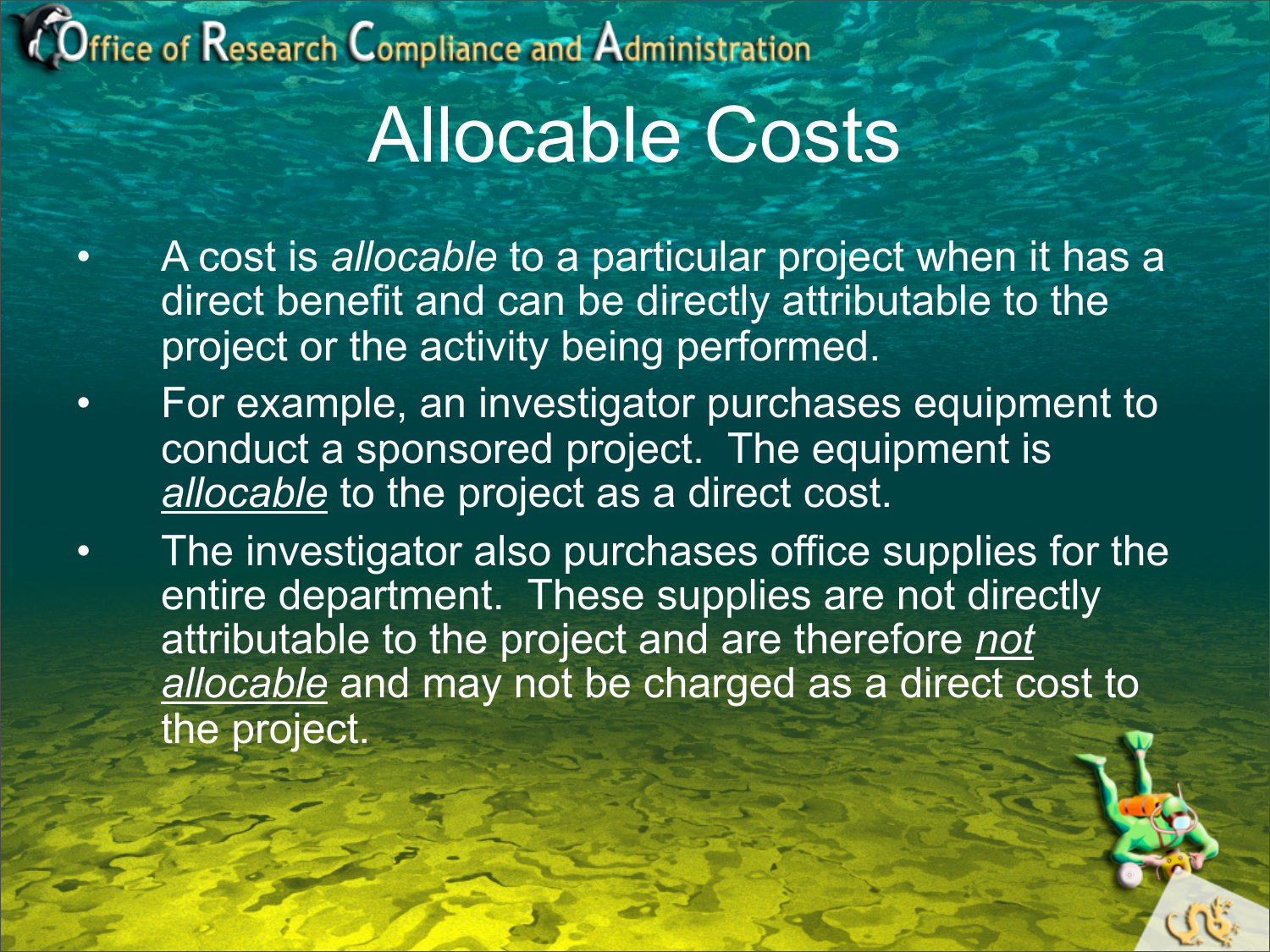#### Office of Research Compliance and Administration Allowable Costs

- The cost must be allowed by University policy, sponsor policies, and OMB Circular A-21.
- For example, an investigator has a post doc working on the project. This is an *allowable* direct cost of the project.
- The investigator takes the post doc out to dinner during the project and discusses the project during dinner. Meal expenses are not allowable under OMB Circular A-21 (Section J.17). Therefore, this is an *unallowable* cost and may not be charged to the project.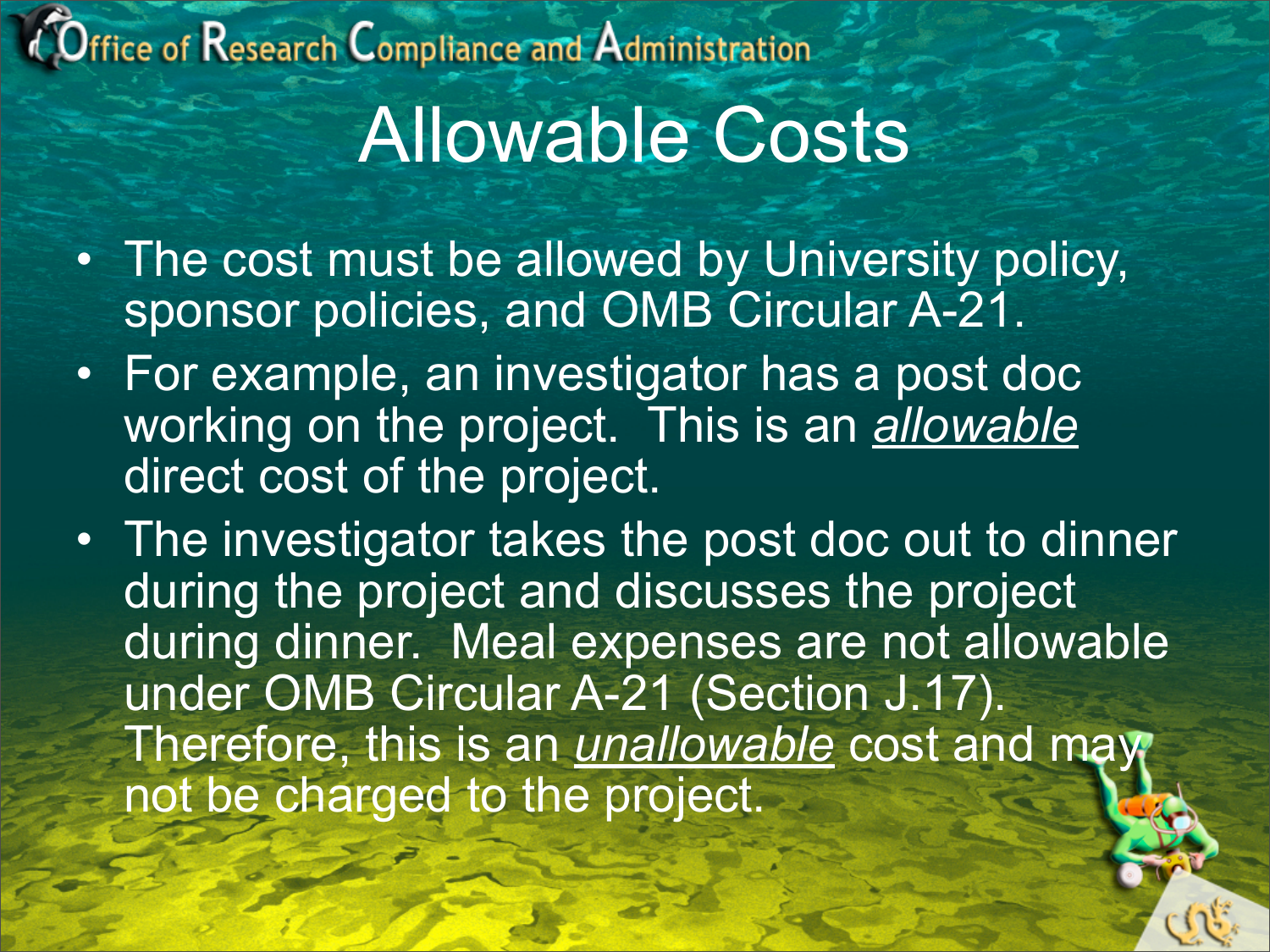### Office of Research Compliance and Administration Is the Cost Necessary?

- The cost must be *reasonable and necessary* for the performance of the project.
- For example, an investigator purchases lab supplies to complete the work on the project. The supplies are *reasonable and necessary* to the performance of the project and can be charged as direct costs.
- The investigator also purchases a microscope that was on sale when he purchased the supplies. The microscope is not needed for his current project but may be needed for an upcoming project. This expense is *not reasonable and necessary* for the performance of the current project and may not be charged as a direct cost of the project.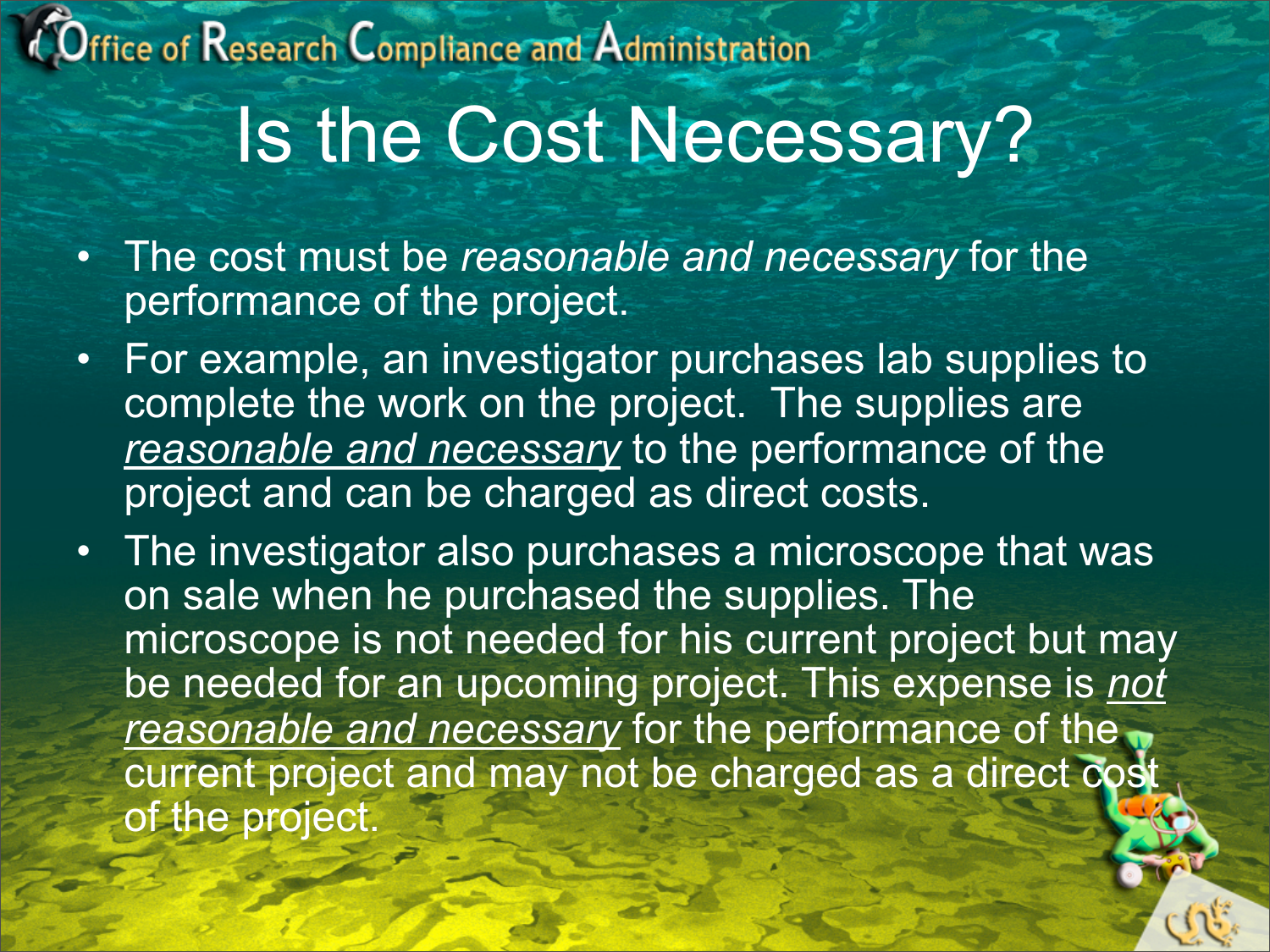#### $\hat{\mathsf{O}}$ ffice of  $\mathsf{Res}$ earch  $\mathsf{Compliance}$  and  $\mathsf{Admin}$ istration

### Be Consistent

- Costs incurred for the same purpose in like circumstances must be treated *consistently* as either direct or indirect costs.
- This means that where we treat a particular type of cost as a direct cost of sponsored agreements, all costs incurred for the same purpose in like circumstances shall be treated as direct costs for all university activities.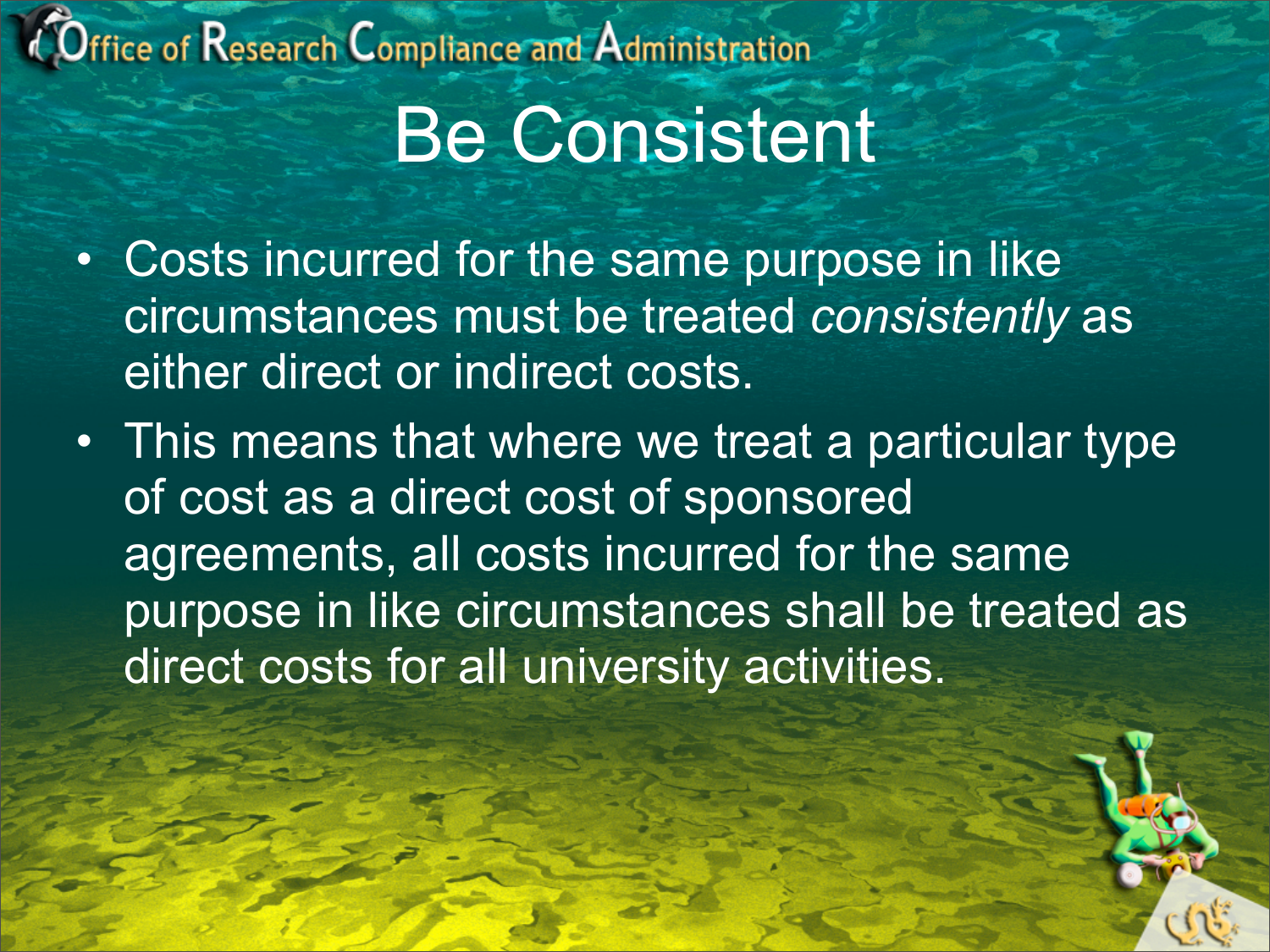# *COffice of Research Compliance and Administration*

### Direct vs. Indirect Costs

- *Direct Costs* are those costs that can be identified specifically with a particular sponsored project, instructional activity, or any other<br>institutional activity, or that can be directly assigned to such activities relatively easily with a high degree of accuracy.
- *Facilities and Administrative (Indirect) Costs* are those that are incurred for a common or joint purpose and therefore cannot be identified readily and specifically with a particular sponsored project, instructional activity, or any other institutional activity.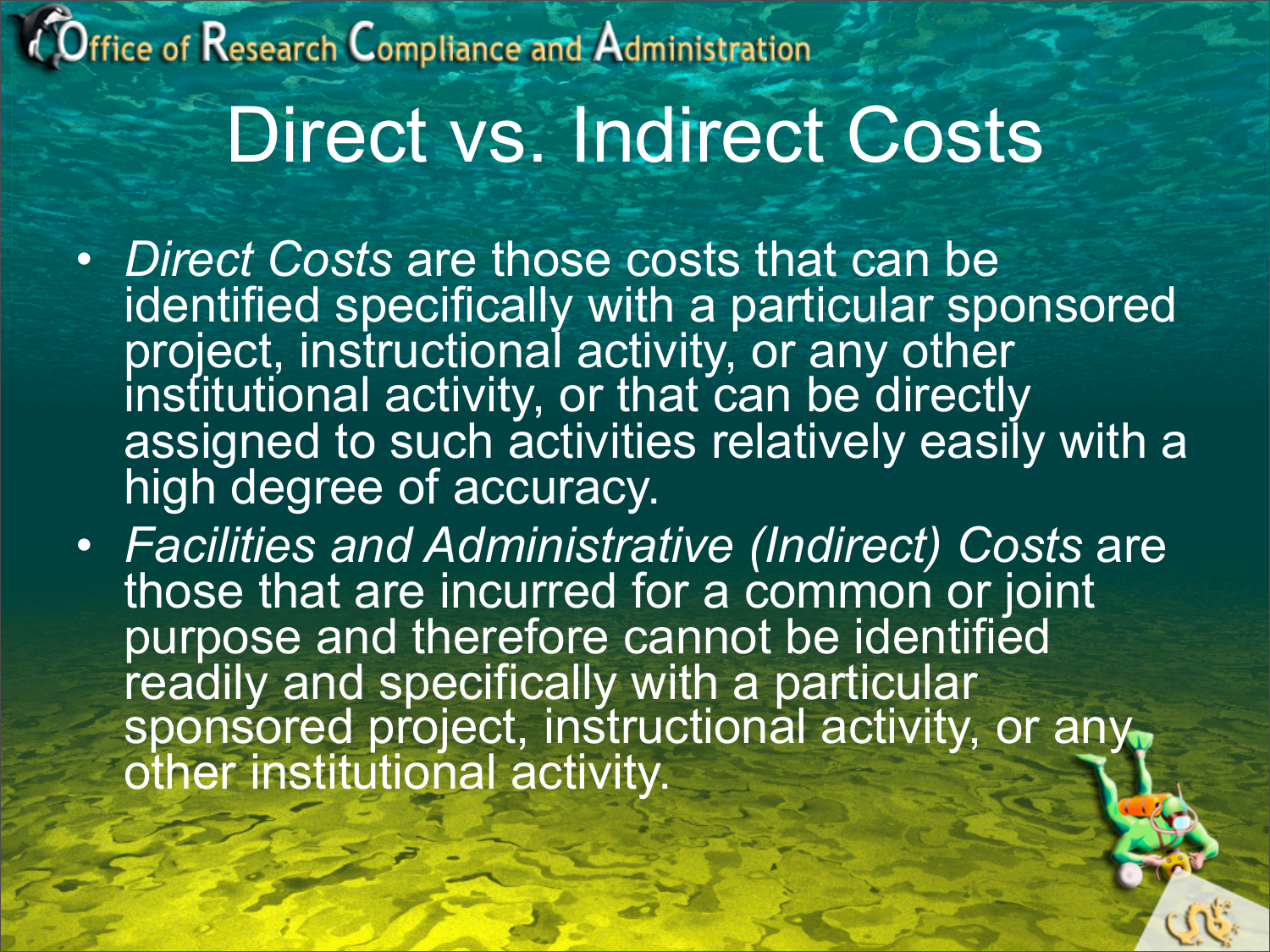#### Office of Research Compliance and Administration Is the Cost Consistently Treated?

- Costs incurred for the same purpose, in like circumstances, must be *consistently treated* as either direct costs or indirect costs only. Otherwise, the University would risk double charging the government once by directly charging a cost to a sponsored project and again by including the same [type of] cost in the indirect rate charged to that sponsored project.
- For example, a Department Administrator purchases<br>stamps for the department. Investigator A uses five stamps for various mailings related to his project and Investigator B uses eight stamps for various mailings related to her project. If the cost of the stamps is included as a direct cost to Investigator A or B's sponsored project, and similar costs (stamps) incurred in like circumstances (general purpose) are included in the **Department Administration component of the University's** F&A rate, the costs *are not treated consistently*.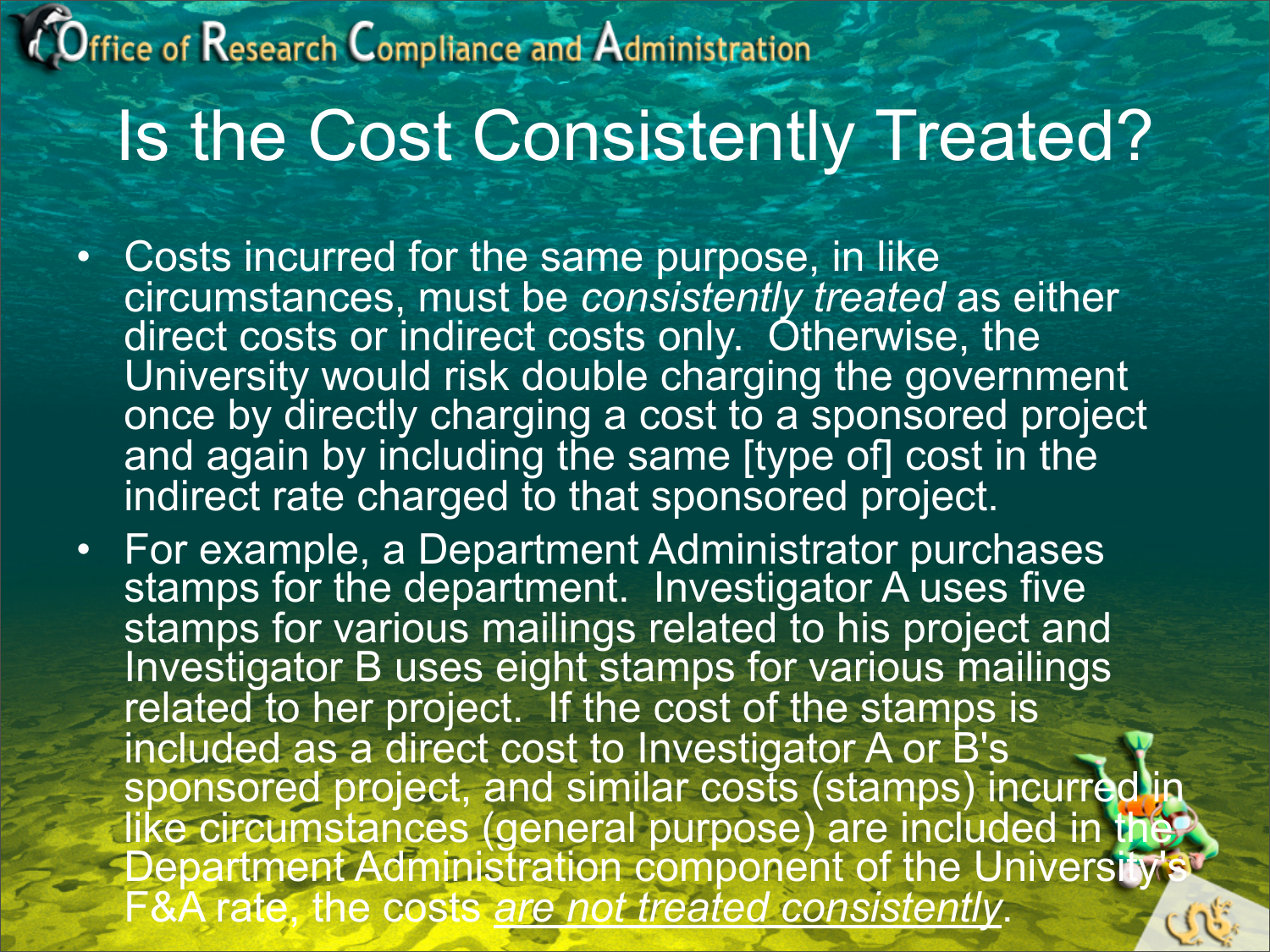Office of Research Compliance and Administration Normally Direct Costs

- Salaries of those working directly on the project
- Lab supplies
- Long distance phone calls
- Postage for mailing project surveys and questionnaires (unlike circumstances)
- Scientific equipment and software
- Travel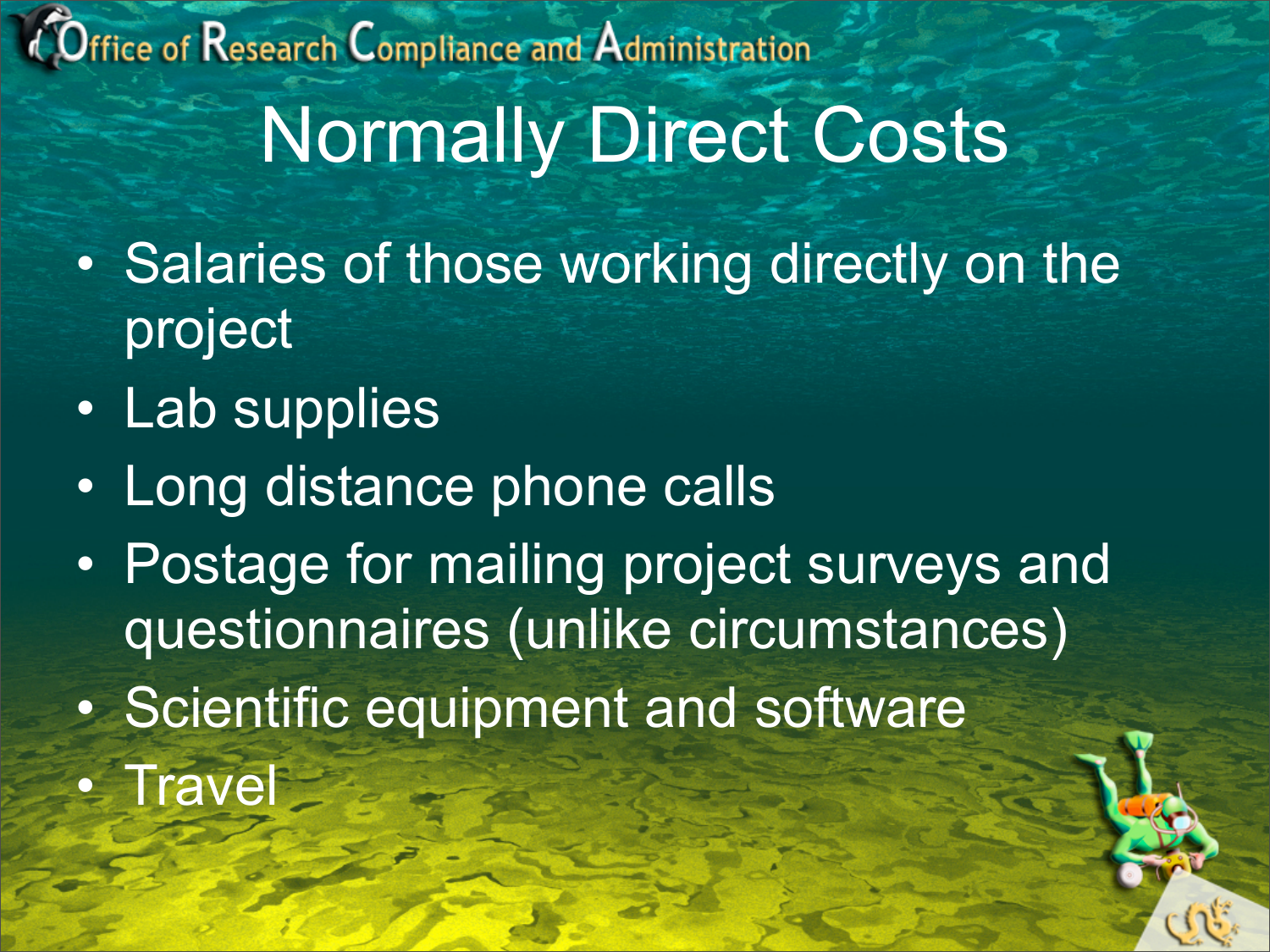#### $O$ ffice of  $\sf{Research}$   $\sf{Comple}$  and  $\sf{Admin}$ istration Normally Indirect Costs

- Time spent writing proposals.
- Administrative and clerical time.
- General purpose equipment and software.
- General purpose computers and laptops.
- Space and utility costs.
- General purpose office supplies.
- Postage for routine correspondence.
- Local telephone and basic line charges.
- Subscriptions, dues and memberships.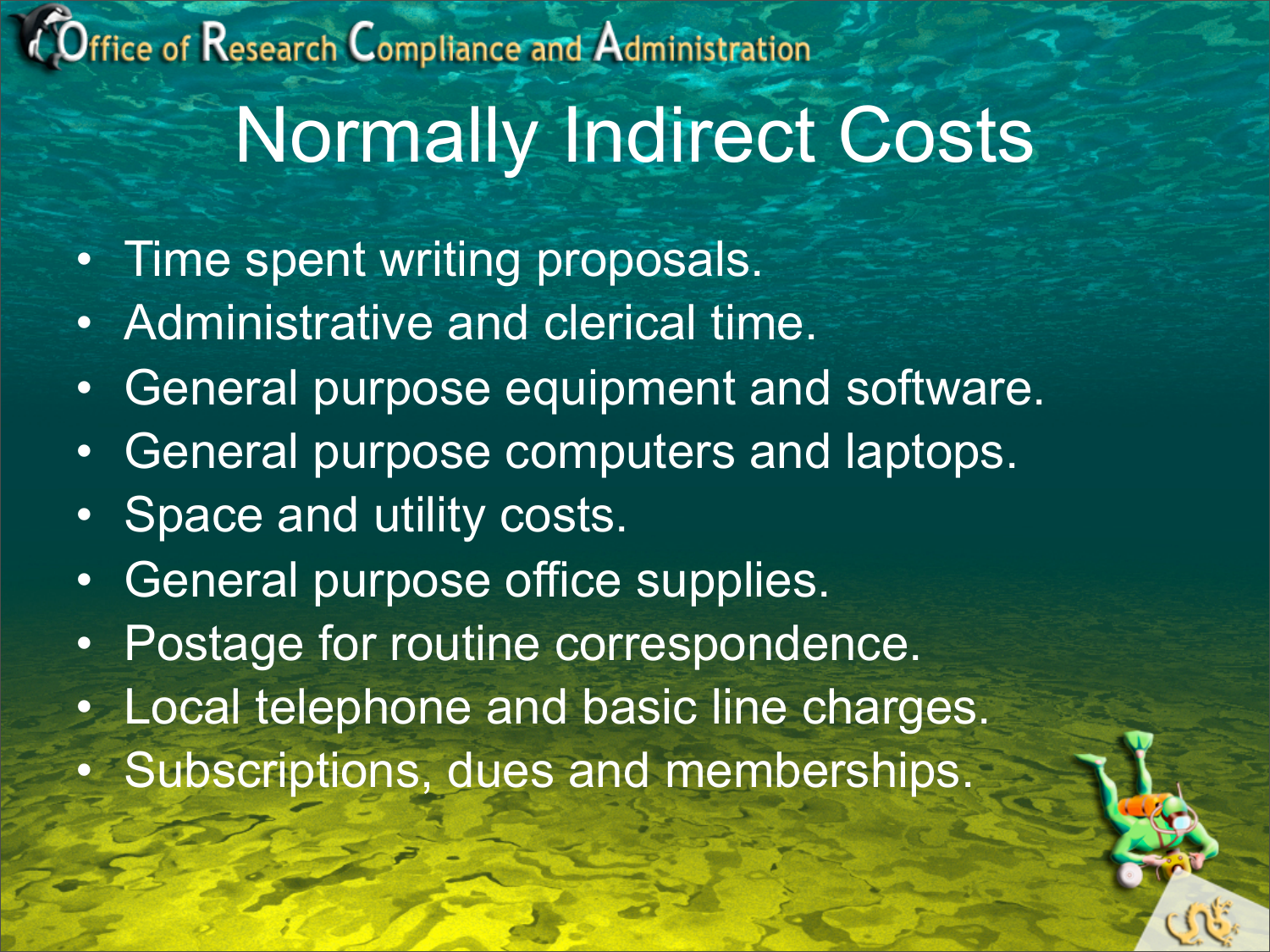#### Office of Research Compliance and Administration Unlike Circumstances

- In some circumstances, expenses normally charged as indirect may be charged to the project as direct costs. Additional documentation is required to show the *unlike circumstances.*
- For example, large complex projects that involve extensive data accumulation or surveying may require administrative costs well beyond those needed for most projects. Generally, the *special need* will have been justified in the proposal budget and approved by the sponsor.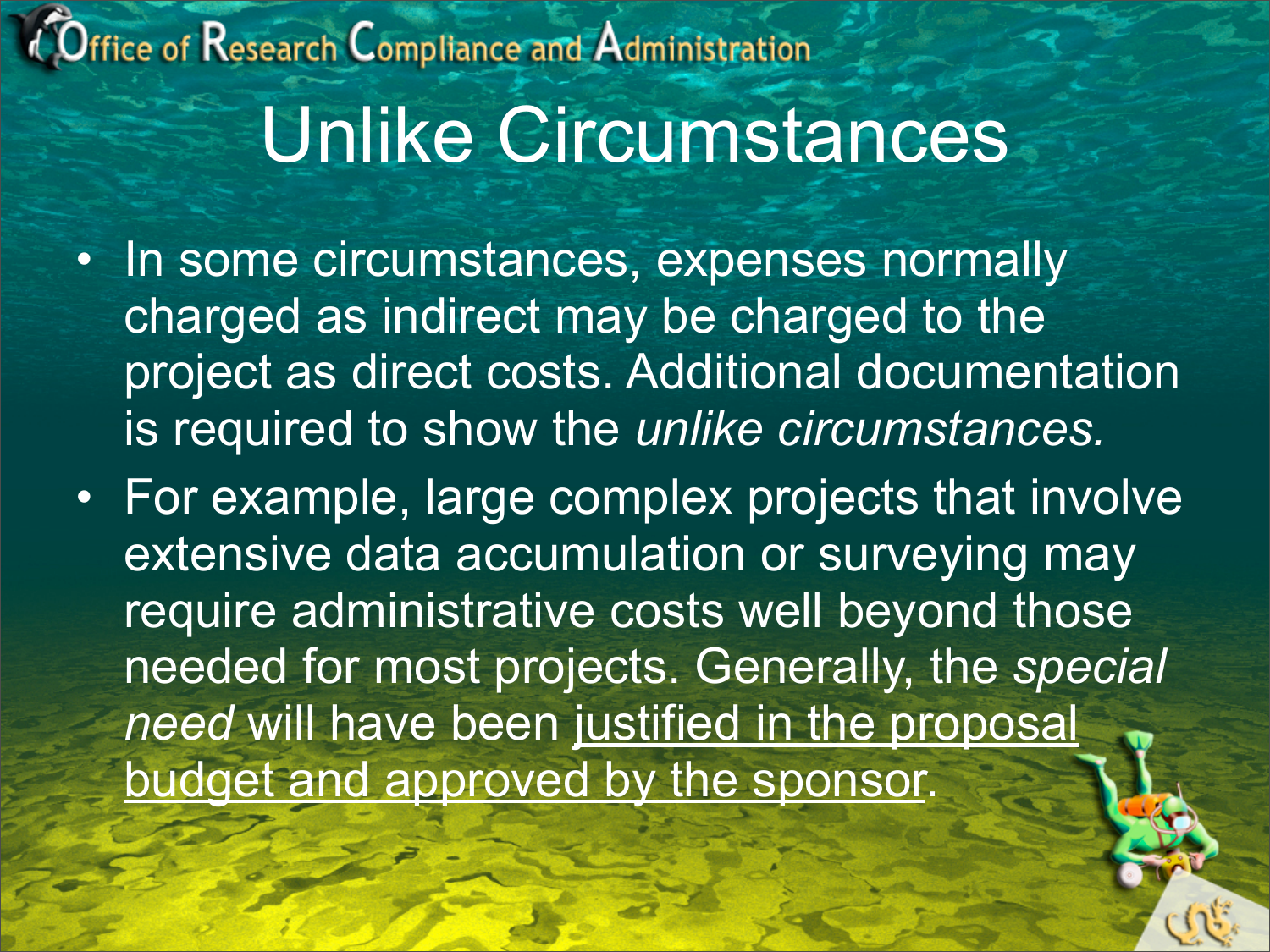#### Office of Research Compliance and Administration

### Cost Matrix-Short Version

| <b>Normally Direct Costs</b>                                                                                                                                            | <b>Normally Indirect Costs</b>                                                                                               |
|-------------------------------------------------------------------------------------------------------------------------------------------------------------------------|------------------------------------------------------------------------------------------------------------------------------|
| Salaries, wages, fringe benefits, such as: investigator,<br>research assistant or associate, scientist, technician, post<br>doc, graduate research assistant            | Salaries, wages, fringe benefits, such as: department<br>administrator, secretary, clerk                                     |
| Express service for overnight, federal express, Priority<br>Mail, UPS, freight, delivery when needed to transport<br>project material or report in a non-routine manner | Express service for routine delivery of project material or<br>report                                                        |
| Postage for mailing a large quantity of questionnaires,<br>research surveys to accomplish project goals                                                                 | Postage for routine sponsored project correspondence                                                                         |
| Printing to produce bound manuals or print project-related<br>manuscripts and large reports                                                                             | Routine printing, reproduction, photocopying                                                                                 |
|                                                                                                                                                                         | Organizational memberships                                                                                                   |
|                                                                                                                                                                         | Books and subscriptions                                                                                                      |
| Scientific computer software and computers used solely<br>for the project                                                                                               | General purpose computer software and supplies, such<br>as word processing programs, toner cartridges and paper.             |
|                                                                                                                                                                         | General office supplies, paper, pencils, pens,<br>transparencies, tablets, binders, etc.                                     |
| Long distance telephone charges and project-dedicated<br>field work phones                                                                                              | Basic telephone line charges, pagers, local calls, voice<br>mail, cellular phones unless project-related field work<br>phone |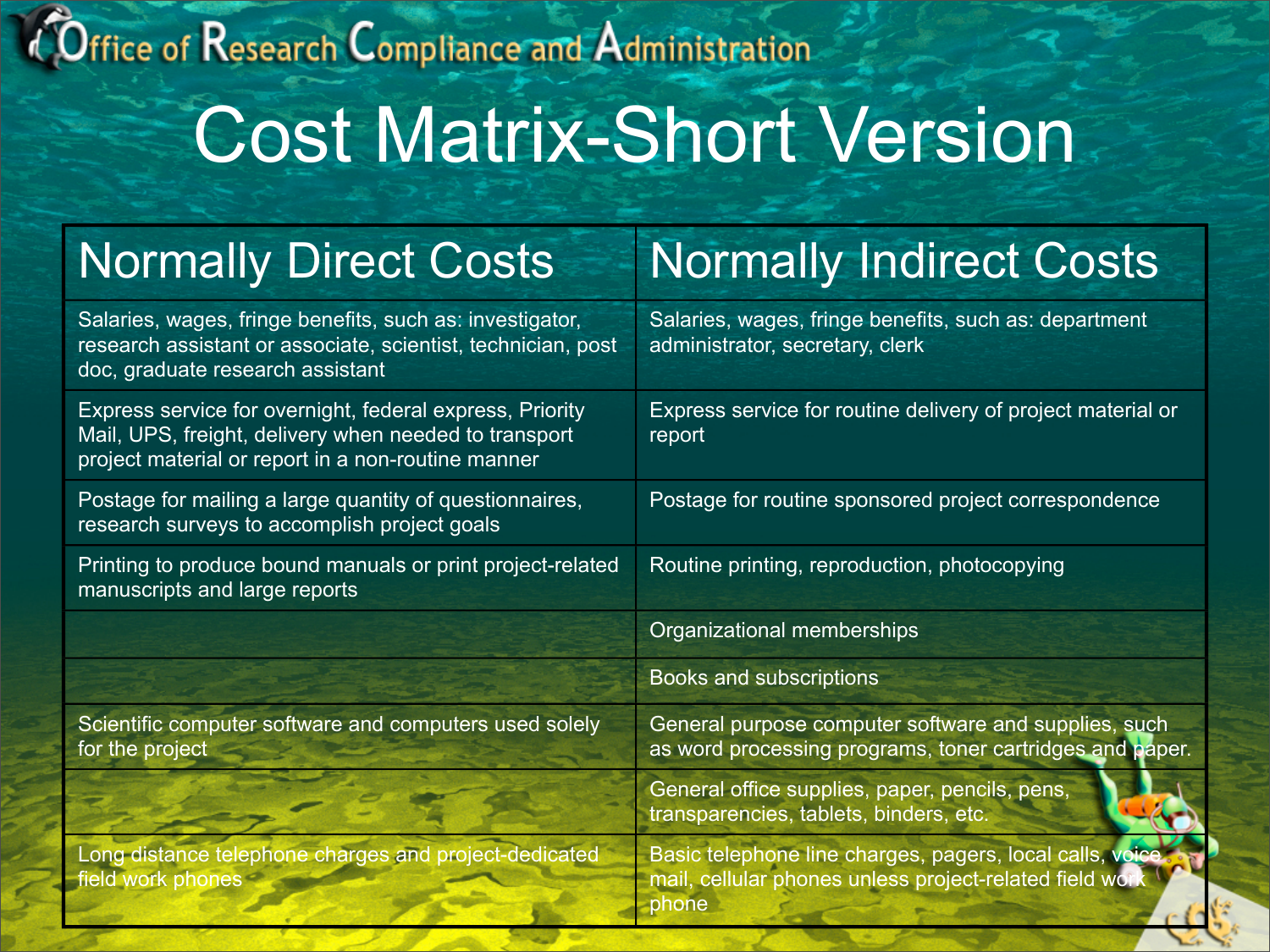#### Office of Research Compliance and Administration Unallowable Costs

- Entertainment
- Meals not associated with travel
- Beer, wine and spirits
- Time spent writing new proposals
- Costs associated with obtaining grant funding, such as lobbying
- Gifts, rewards and promotional activity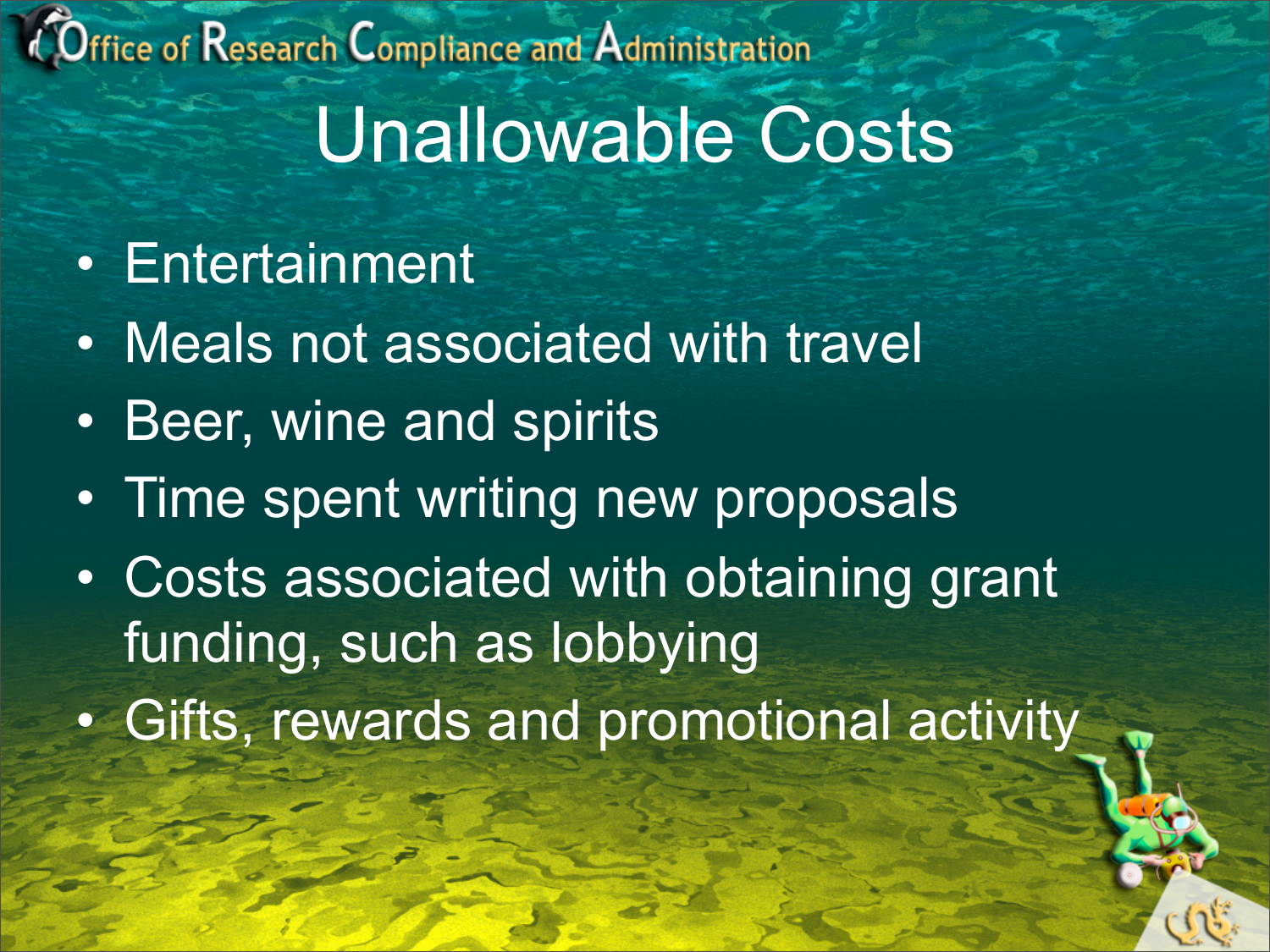#### Office of Research Compliance and Administration Unacceptable Direct Costing Practices

- Rotating charges without establishing the direct benefit to each project.
- Assigning costs to the project with the largest budget or available balance.
- Charging the budgeted amount rather than an actual usage amount.
- Describing a cost as something other than what it is.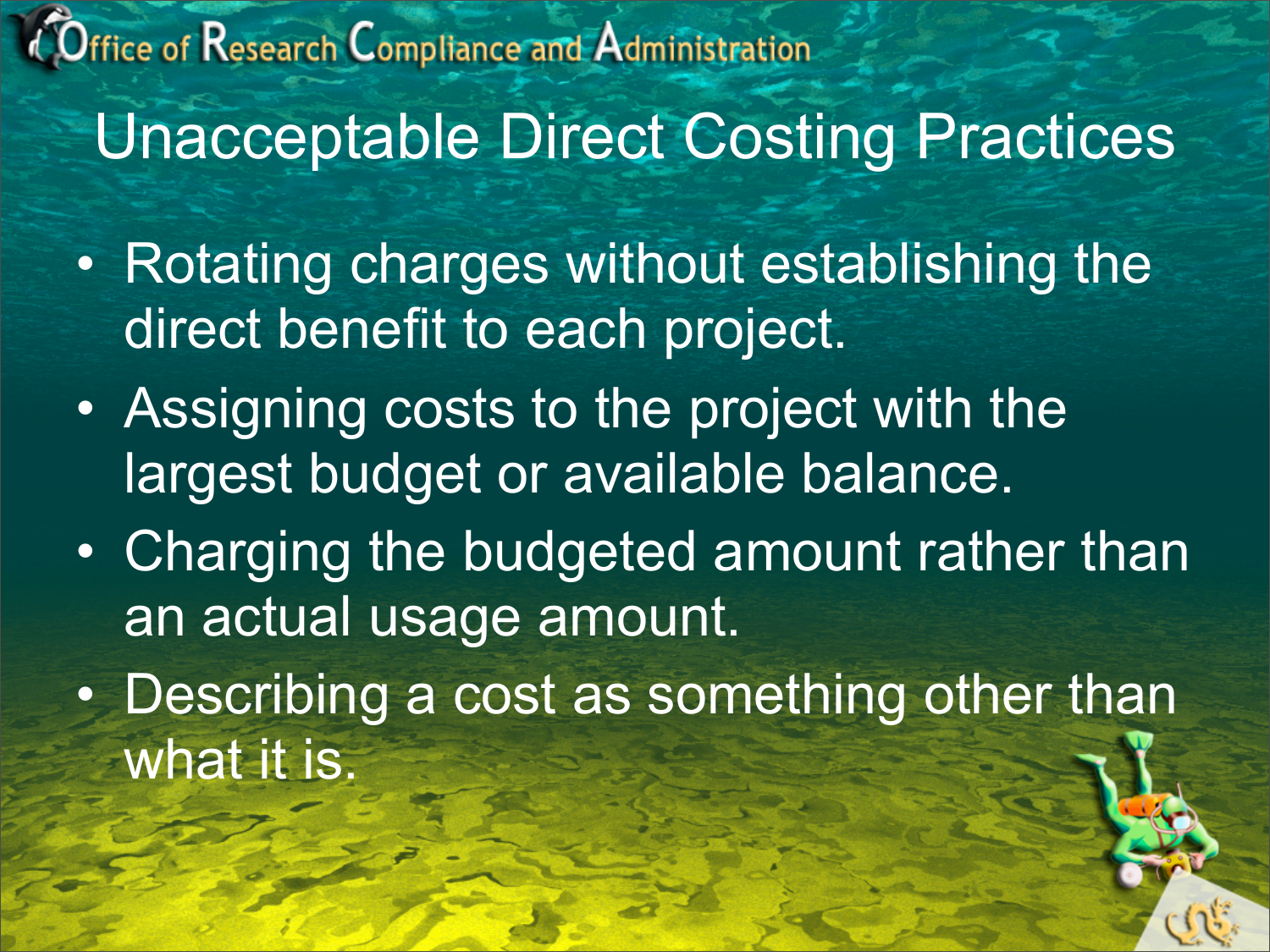Office of Research Compliance and Administration Financial Management Begins With?

- The Principal Investigator
- The Department Administrator
- The Department Chair
- The University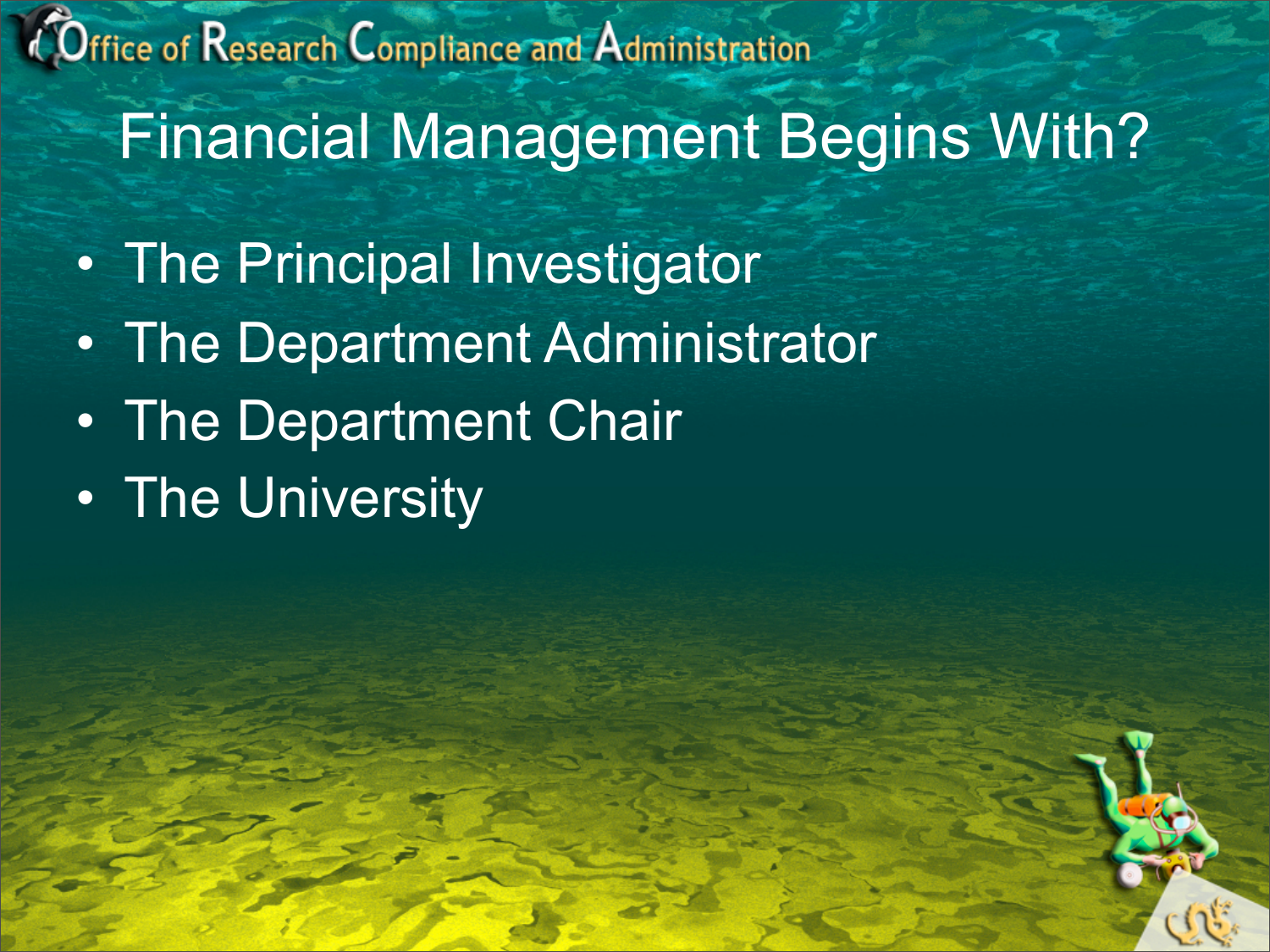## Office of Research Compliance and Administration Monitoring Costs

- Periodically compare actual expenses to budgeted expenses.
- Review expenses to be sure they are accurate, reasonable and allowable.
- Correct mischarges in a timely manner via cost transfers.
- Obtain prior approvals when required.
- Monitor subrecipient costs too.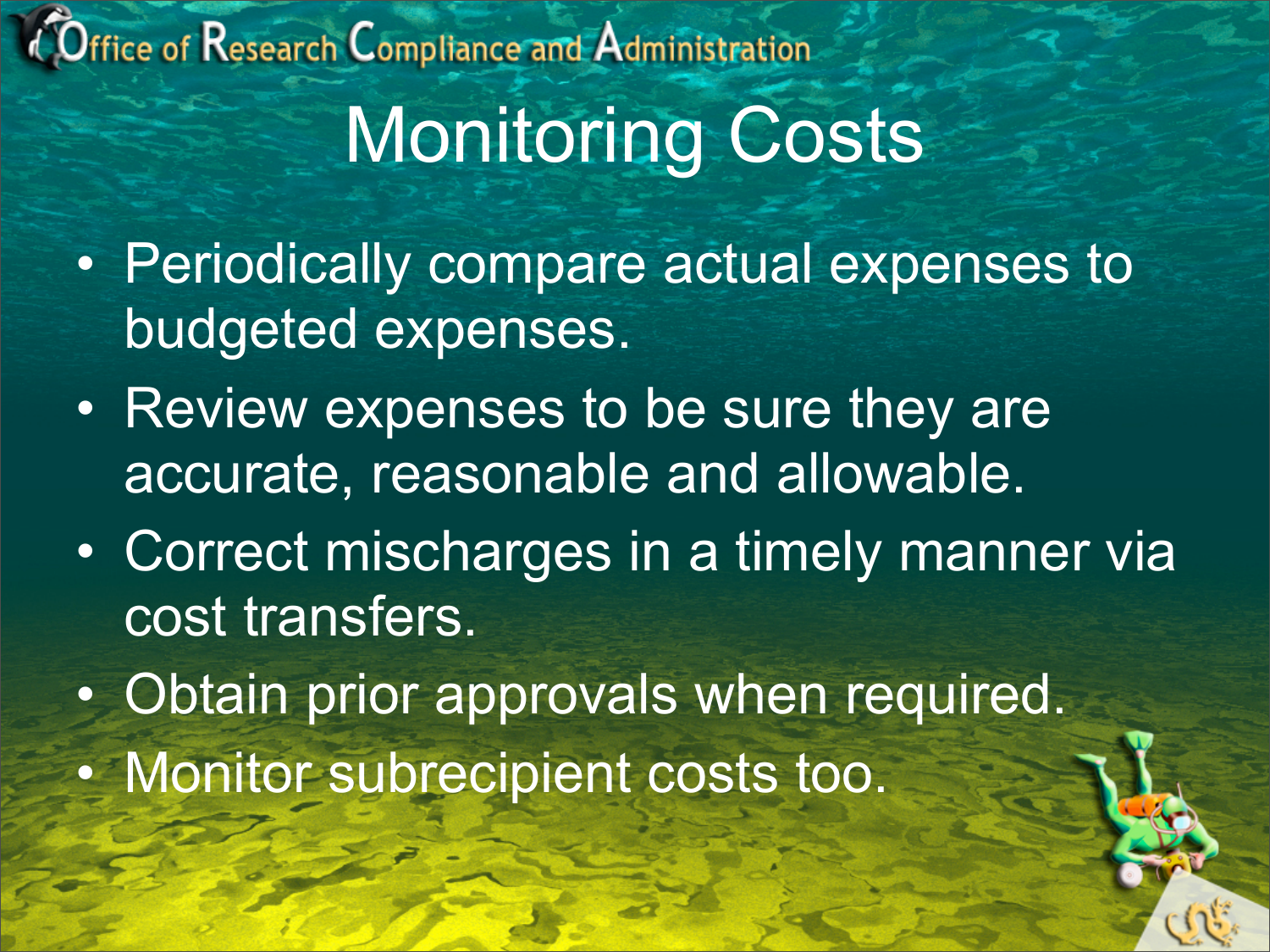#### Office of Research Compliance and Administration Budget vs Actual Costs

- Compare actual expenses to budgeted expenses at least monthly to ensure:
	- Expenditures are reflective of actual work performed – the "burn rate".
	- $\checkmark$  You have not spent more in total funds on the project than was awarded.
	- Total expenditures for any cost category have not been exceeded if restricted on the notice of grant award.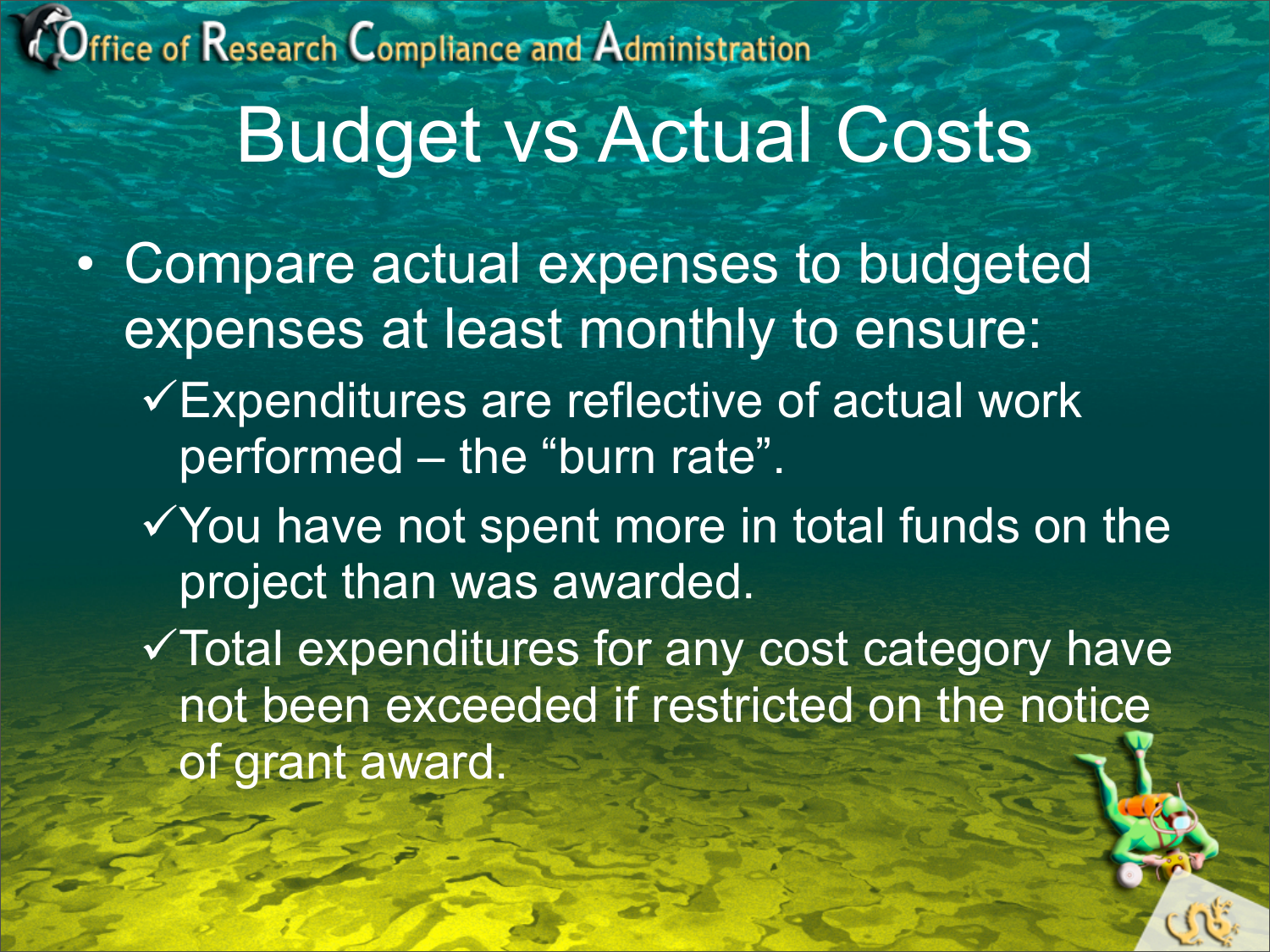Office of Research Compliance and Administration

#### Accurate Charges

• Review actual expenses at least monthly to ensure they are: **√Accurate**  $\sqrt{\mathsf{Reasonable}}$ Allocable **√Allowable** Consistently applied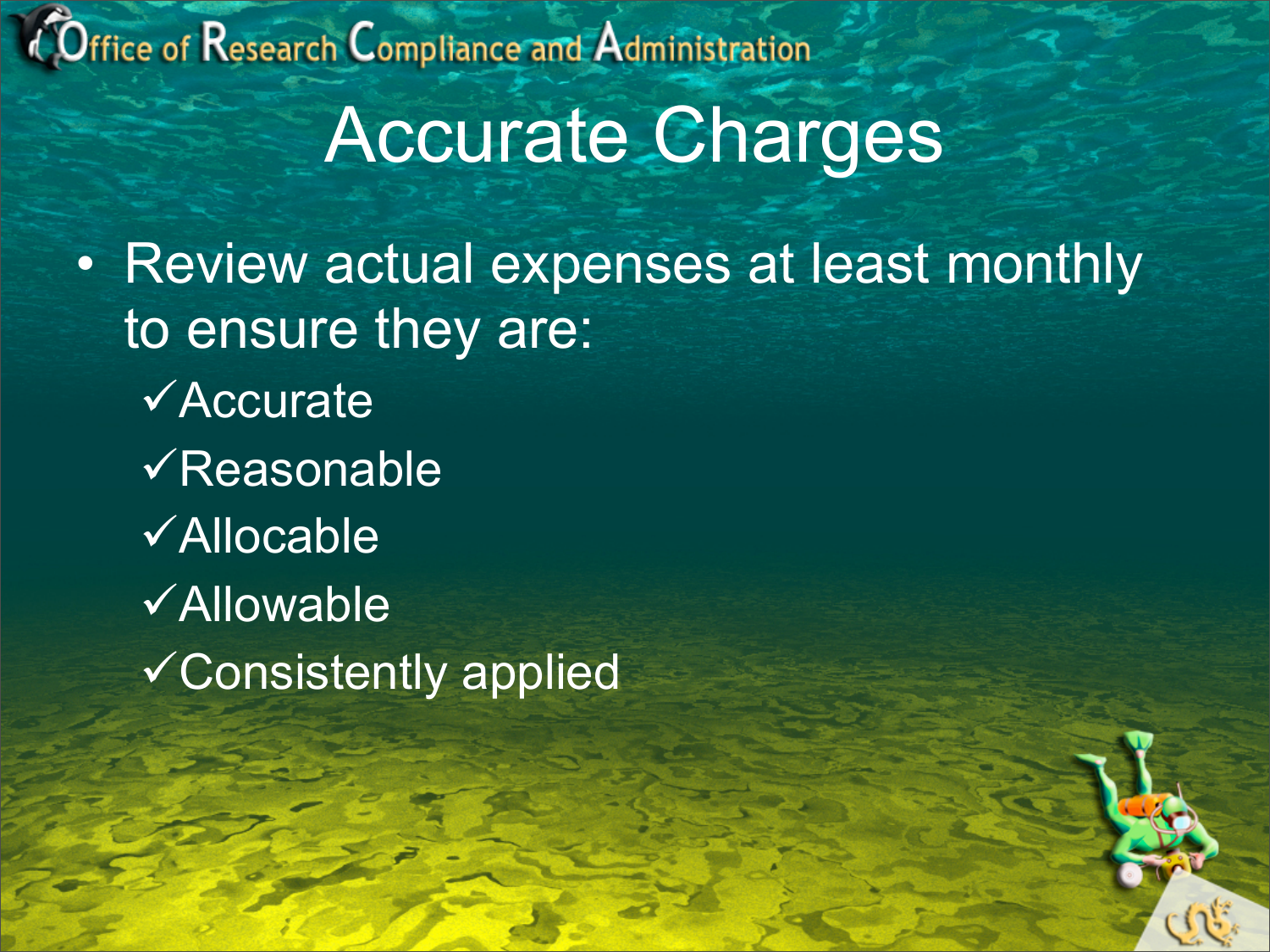# $O$ ffice of  $\sf{Research}$   $\sf{Comple}$  and  $\sf{Admin}$ istration

### Fixing Errors

- Cost transfers correct posting errors, and remove unreasonable, unallocable, unallowable or inconsistently applied charges from the project. Cost transfers raise audit flags, require additional scrutiny, and double the work.
- Document the reason for the error as well as the reason why the charge is appropriate for the project.
- Make the correction in a timely manner.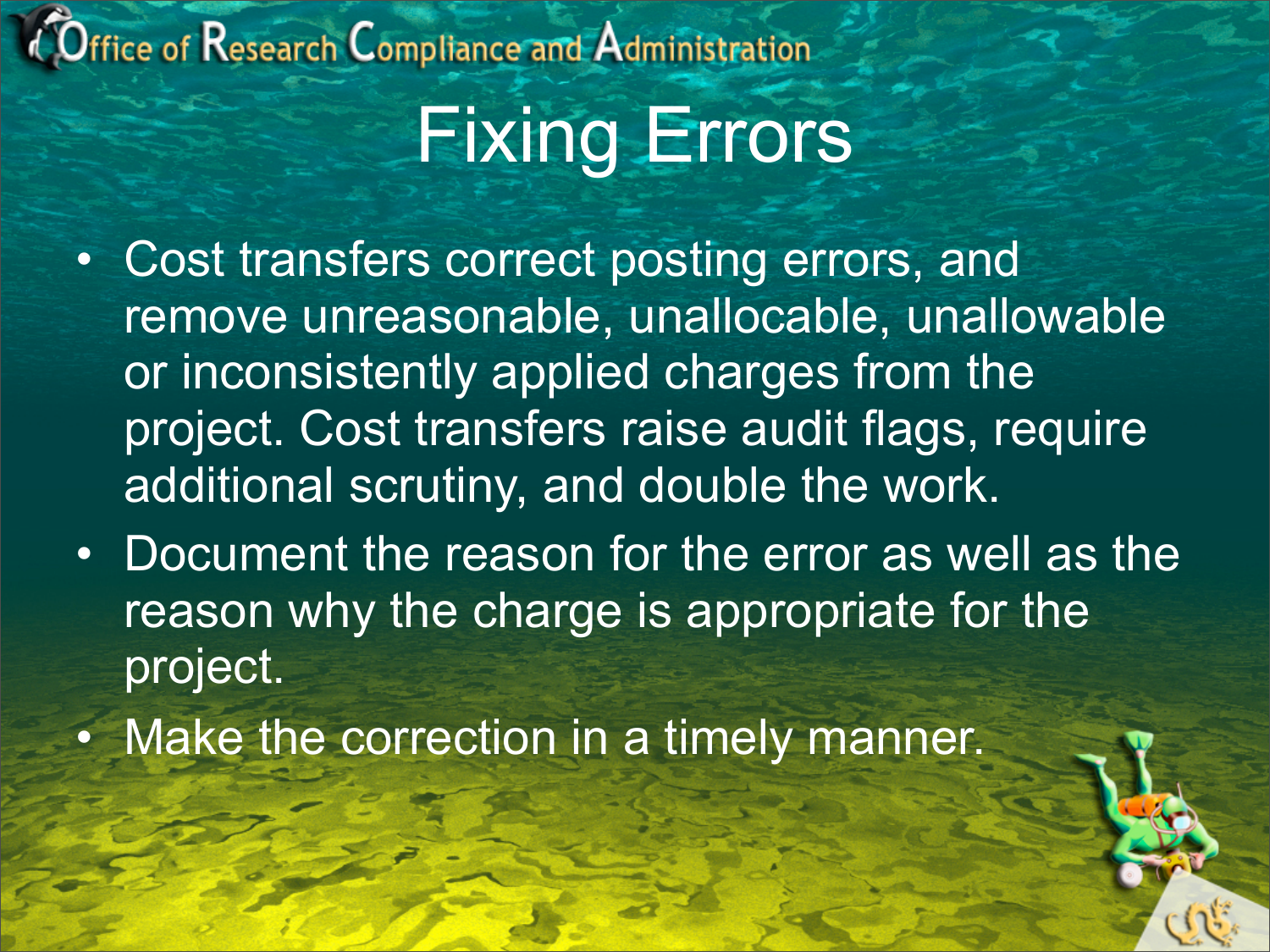Office of Research Compliance and Administration Why is a Cost Transfer Policy Important?

 Frequent, late, and inadequately explained cost transfers, especially those involving projects with cost overruns or unexpended balances, raise serious questions about the propriety of the transfers and call internal fiduciary controls into question. This may result in audit disallowances and monetary paybacks including penalties and fines.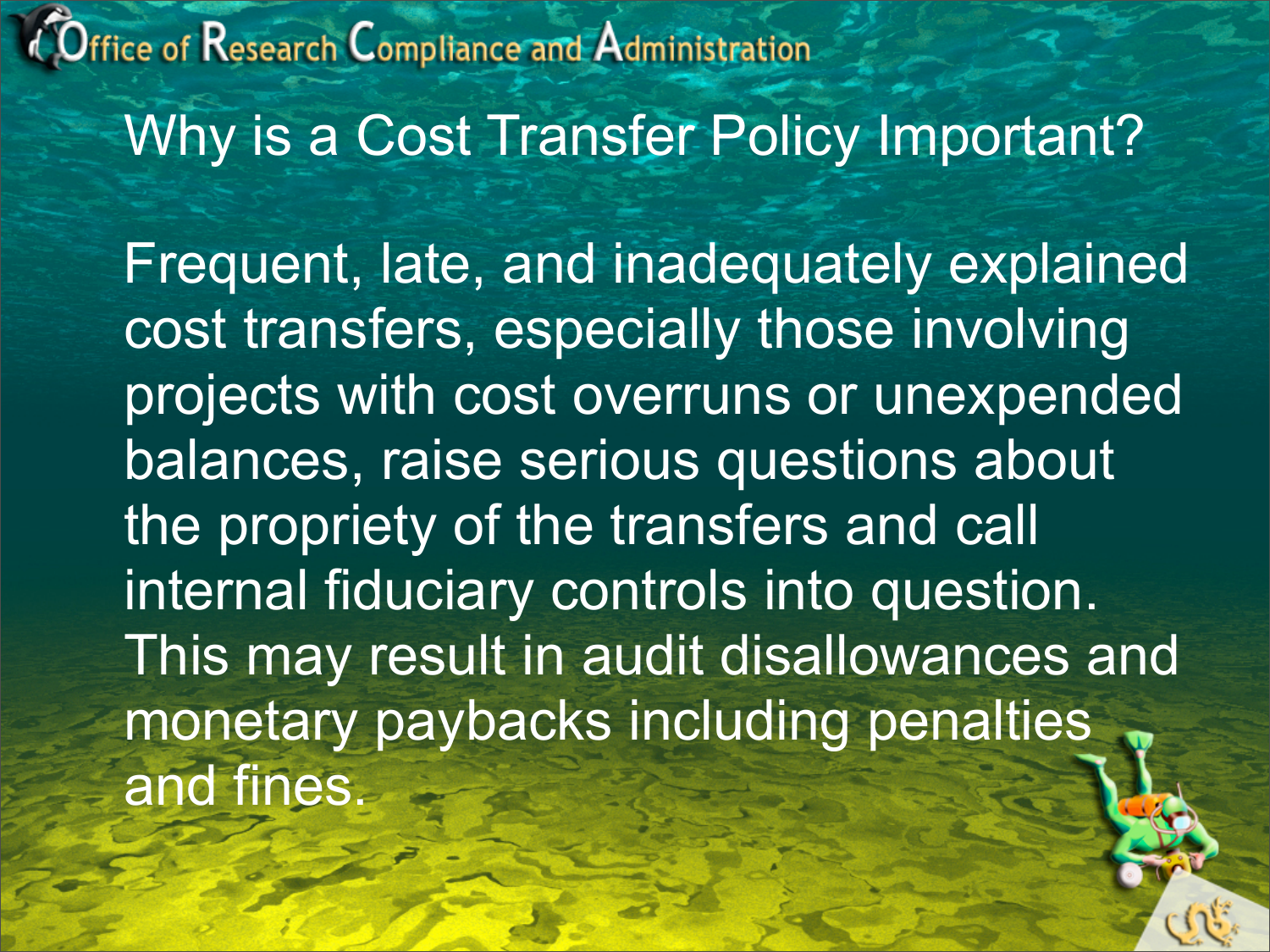#### Office of Research Compliance and Administration

# Costing Policy

 Drexel's Costing Policy is located at: http:// www.drexel.edu/research/orca/Policies/ costing\_policy.asp?school=Drexel